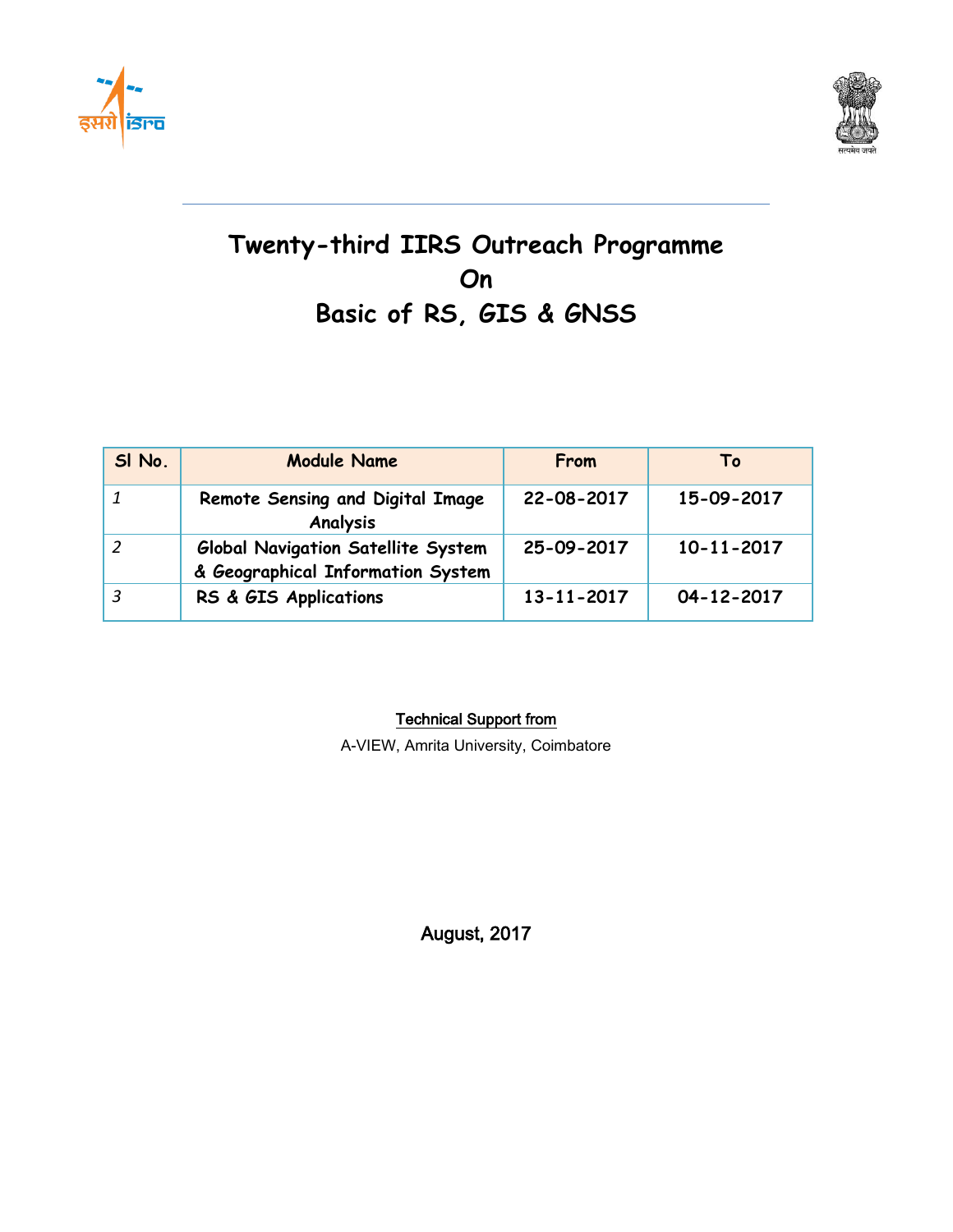| Module 1: Remote Sensing & Digital Image Analysis<br>Module/ Course Coordinator: Ms. Minakshi Kumar |           |                                                                         |                                                                                                                                    |                              |
|-----------------------------------------------------------------------------------------------------|-----------|-------------------------------------------------------------------------|------------------------------------------------------------------------------------------------------------------------------------|------------------------------|
| Date                                                                                                | Day       | Time                                                                    | <b>Topic</b>                                                                                                                       | <b>Speaker</b>               |
| 21 Aug 17                                                                                           | Monday    | 1600-1730 hrs                                                           | Course Inauguration and Introductory Lecture                                                                                       | Dr. A. Senthil Kumar         |
| 22 Aug 17                                                                                           | Tuesday   | 1600-1730 hrs                                                           | <b>Basic Principles of Remote Sensing</b>                                                                                          | Mrs. Manu Mehta              |
| 23 Aug 17                                                                                           | Wednesday | 1600-1730 hrs                                                           | <b>Earth Observation Sensors and Platforms</b>                                                                                     | Mr. Vinay Kumar              |
| 24 Aug 17                                                                                           | Thursday  | 1600-1730 hrs                                                           | <b>Thermal Remote Sensing</b>                                                                                                      | Dr. Yogesh Kant              |
| 25 Aug 17                                                                                           |           |                                                                         | <b>Ganesh Chaturthi</b>                                                                                                            |                              |
| <b>26 Aug 17</b>                                                                                    |           |                                                                         | <b>Saturday</b>                                                                                                                    |                              |
| 27 Aug 17                                                                                           |           |                                                                         | Sunday                                                                                                                             |                              |
| 28 Aug 17                                                                                           | Monday    | 1600-1730 hrs                                                           | Spectral Signatures of Different Land cover Features and Visual<br>Image interpretation                                            | Dr. Hina Pande               |
| 29 Aug 17                                                                                           | Tuesday   | Offline (Morning<br>Session)                                            | RS and Image Interpretation Practical                                                                                              | By University Coordinator    |
| 30 Aug 17                                                                                           | Wednesday |                                                                         | <b>BREAK</b>                                                                                                                       |                              |
| 31 Aug 17                                                                                           | Thursday  | 1600-1730 hrs                                                           | Digital Image Processing: Basic Concepts Rectification and<br>Registration                                                         | Mrs. Minakshi Kumar          |
| 01 Sep 17                                                                                           | Friday    | 1600-1730 hrs                                                           | Image Enhancement techniques                                                                                                       | Dr. Poonam S. Tiwari         |
|                                                                                                     |           |                                                                         |                                                                                                                                    |                              |
| 02 Sep 17                                                                                           | Saturday  |                                                                         |                                                                                                                                    |                              |
| 03 Sep 17                                                                                           | Sunday    |                                                                         |                                                                                                                                    |                              |
| 04 Sep 17                                                                                           | Mondav    | <b>BREAK-ONAM</b>                                                       |                                                                                                                                    |                              |
| 05 Sep 17                                                                                           | Tuesday   | 1600-1730 hrs                                                           | Image Classification Techniques and Accuracy Assessment                                                                            | Dr. Poonam S. Tiwari         |
| 06 Sep 17                                                                                           | Wednesday | 1600-1730 hrs                                                           | Microwave Remote Sensing                                                                                                           | Mr. Shashi Kumar             |
| 07 Sep 17                                                                                           | Thursday  | 1600-1730 hrs                                                           | Demonstration: Image Processing                                                                                                    | Mrs. Minakshi Kumar          |
| 08 Sep 17                                                                                           | Friday    | Offline - as per<br>computer lab availability<br><b>Morning Session</b> | Image Processing Hands-on and Practical Assignment                                                                                 | By University<br>Coordinator |
| 09 Sep 17                                                                                           | Saturday  |                                                                         |                                                                                                                                    |                              |
| 10 Sep 17                                                                                           | Sunday    |                                                                         |                                                                                                                                    |                              |
| 11 Sep 17                                                                                           | Monday    | 1600-1730 hrs                                                           | <b>Hyperspectral Remote Sensing</b>                                                                                                | Mrs. Shefali Agarwal         |
| 12 Sep 17                                                                                           | Tuesday   | Offline - as per<br>computer lab availability                           | Practical Assignment submission by Participants to respective<br>coordinators and evaluation to be done by respective coordinators | University coordinator       |
| 13 Sep 17                                                                                           | Wednesday | 1600-1730 hrs                                                           | <b>Panel Discussion Moule-1</b>                                                                                                    | <b>Faculty of Module-1</b>   |
| 14 Sep 17                                                                                           |           |                                                                         | <b>BREAK For Examination</b>                                                                                                       |                              |
| 15 Sep 17                                                                                           | Friday    | 9:30 Hrs to 17:00 Hrs                                                   | *Online Examination of 24 <sup>th</sup> Course                                                                                     | <b>Edusat Team</b>           |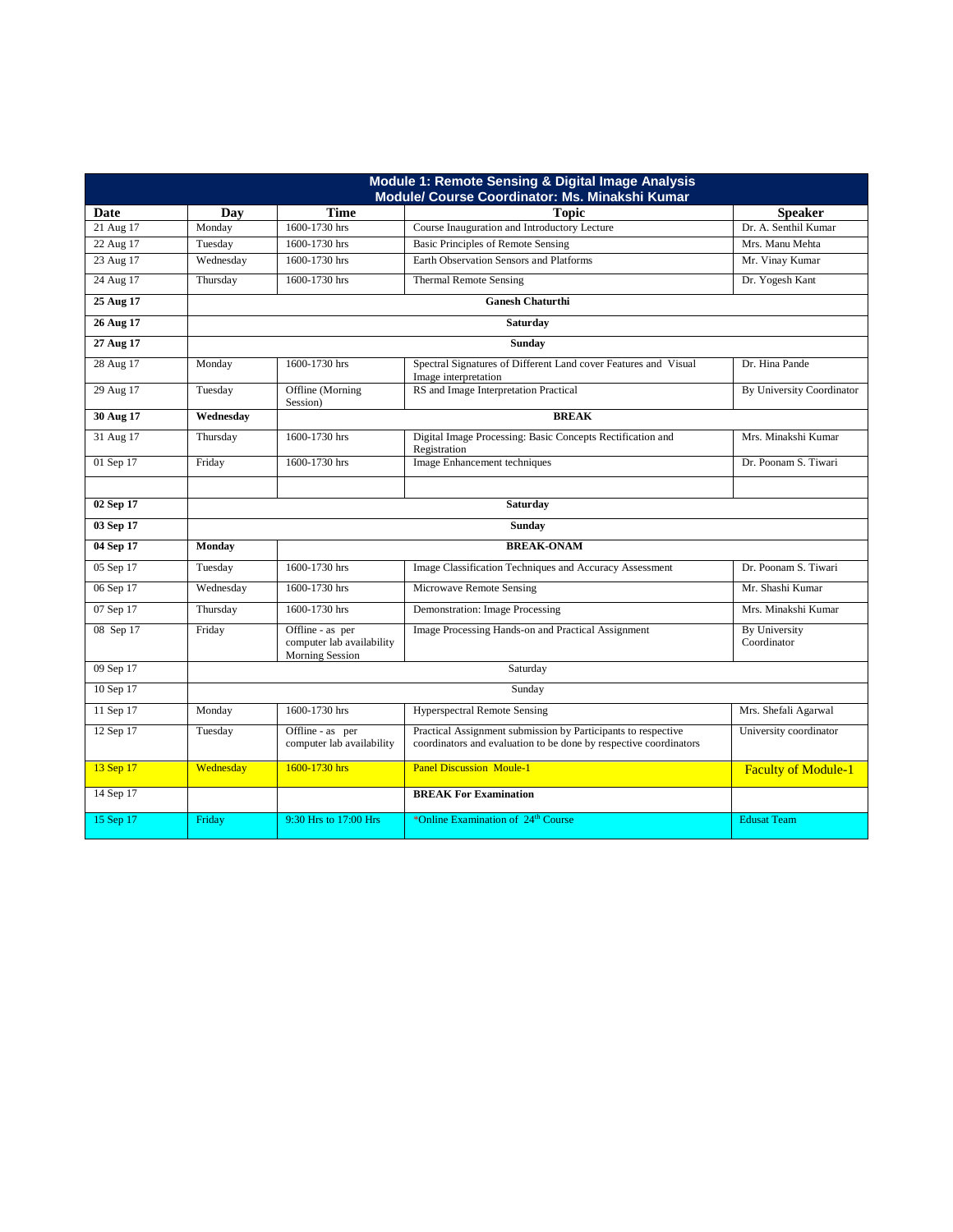|           | Module-2 Global Navigation Satellite System and<br>Geographical Information System Module/ Course Coordinator: Shri Ashutosh Bhardwaj & Shri Prasun Kumar Gupta |               |                                        |                                                                                                                                                                                                                                                                        |                                                                             |  |
|-----------|-----------------------------------------------------------------------------------------------------------------------------------------------------------------|---------------|----------------------------------------|------------------------------------------------------------------------------------------------------------------------------------------------------------------------------------------------------------------------------------------------------------------------|-----------------------------------------------------------------------------|--|
| 25 Sep 17 | Monday                                                                                                                                                          | 1600-1730 hrs |                                        | Introduction to GPS and GNSS                                                                                                                                                                                                                                           | Er. Ashutosh Bhardwaj                                                       |  |
| 26 Sep 17 | Tuesday                                                                                                                                                         | 1600-1730 hrs |                                        | GPS receivers, processing methods, errors and                                                                                                                                                                                                                          | Er. Ashutosh Bhardwaj                                                       |  |
| 27 Sep 17 | Wednesday                                                                                                                                                       | 1600-1730 hrs |                                        | accuracy<br>Satellites based Augmentation systems & GPS<br>Aided and GEO Augmented Navigation<br>(GAGAN)                                                                                                                                                               | Er. Ashutosh Bhardwaj                                                       |  |
| 28 Sep 17 | Thursday                                                                                                                                                        | 1600-1730 hrs |                                        | GPS signal characteristics, Data formats<br>(broadcast, precise ephemeris)                                                                                                                                                                                             | Shri S. Raghavendra                                                         |  |
| 29 Sep 17 |                                                                                                                                                                 |               |                                        | <b>BREAK</b>                                                                                                                                                                                                                                                           |                                                                             |  |
| 30 Sep 17 |                                                                                                                                                                 |               |                                        | Dussehra -Saturday                                                                                                                                                                                                                                                     |                                                                             |  |
| 01 Oct 17 |                                                                                                                                                                 |               |                                        | <b>Sunday</b>                                                                                                                                                                                                                                                          |                                                                             |  |
| 02 Oct 17 | <b>Monday</b>                                                                                                                                                   |               |                                        | Gandhi Jayanthi                                                                                                                                                                                                                                                        |                                                                             |  |
| Date      | Day                                                                                                                                                             |               | Time                                   | <b>Topic</b>                                                                                                                                                                                                                                                           | <b>Speaker</b>                                                              |  |
| 03 Oct 17 | Tuesday                                                                                                                                                         | 1600-1730 hrs |                                        | Indian Regional Navigation Satellite System<br>(IRNSS)                                                                                                                                                                                                                 | Er. Ashutosh Bhardwaj &<br>Shri Kamal Pandey                                |  |
| 04Oct 17  | Wednesday                                                                                                                                                       | 1600-1730 hrs |                                        | DGPS demonstration (Pre-recorded followed by<br>live query session)                                                                                                                                                                                                    | Shri S. Raghavendra                                                         |  |
| 05 Oct 17 | Thursday                                                                                                                                                        | 1600-1730 hrs |                                        | Mobile Mapping                                                                                                                                                                                                                                                         | Dr. Harish Chandra<br>Karnatak                                              |  |
| 06 Oct 17 | Friday                                                                                                                                                          |               |                                        | <b>BREAK</b>                                                                                                                                                                                                                                                           |                                                                             |  |
| 07 Oct 17 |                                                                                                                                                                 |               |                                        | <b>Saturday</b>                                                                                                                                                                                                                                                        |                                                                             |  |
| 08 Oct 17 |                                                                                                                                                                 |               |                                        | <b>Sunday</b>                                                                                                                                                                                                                                                          |                                                                             |  |
|           |                                                                                                                                                                 |               | <b>Geographical Information System</b> |                                                                                                                                                                                                                                                                        |                                                                             |  |
|           |                                                                                                                                                                 |               |                                        | Module/ Course Coordinator: Shri Prasun Kumar Gupta                                                                                                                                                                                                                    |                                                                             |  |
| 09 Oct 17 | Monday                                                                                                                                                          | 1600-1730 hrs |                                        | Introduction to GIS                                                                                                                                                                                                                                                    | Dr. Sameer Saran                                                            |  |
| 10 Oct 17 | Tuesday                                                                                                                                                         | 1600-1730 hrs |                                        | Geographic Phenomena, Concepts and examples                                                                                                                                                                                                                            | Shri P K Gupta                                                              |  |
| 11 Oct 17 | Wednesday                                                                                                                                                       | 1600-1730 hrs |                                        | Data Inputting and Editing in GIS                                                                                                                                                                                                                                      | Shri Shiva Reddy                                                            |  |
| 12 Oct 17 | Thursday                                                                                                                                                        | 1600-1730 hrs |                                        | GIS Data Models (Spatial and Non spatial)                                                                                                                                                                                                                              | Shri Ashutosh Kumar Jha                                                     |  |
| 13 Oct 17 | Friday                                                                                                                                                          | 1600-1730 hrs |                                        | Map Projection Concepts & Use in RS & GIS                                                                                                                                                                                                                              | Dr. Ashutosh Srivastav                                                      |  |
| 14 Oct 17 | Saturday                                                                                                                                                        |               |                                        |                                                                                                                                                                                                                                                                        |                                                                             |  |
| 15 Oct 17 | Sunday                                                                                                                                                          |               |                                        |                                                                                                                                                                                                                                                                        |                                                                             |  |
| 16 Oct 17 | Monday                                                                                                                                                          | 1600-1730 hrs |                                        | Spatial Analysis- Introductory Concepts and<br>Overview                                                                                                                                                                                                                | Shri Prabhhar Alok<br>Verma                                                 |  |
| 17 Oct 17 | Tuesday                                                                                                                                                         | 1600-1730 hrs |                                        | Spatial Analysis- Functionality and Tools                                                                                                                                                                                                                              | Shri Kapil Oberai                                                           |  |
| 18 Oct 17 | <b>BREAK</b>                                                                                                                                                    |               |                                        |                                                                                                                                                                                                                                                                        |                                                                             |  |
| 19 Oct 17 | <b>Diwali</b>                                                                                                                                                   |               |                                        |                                                                                                                                                                                                                                                                        |                                                                             |  |
| 20 Oct 17 |                                                                                                                                                                 | <b>BREAK</b>  |                                        |                                                                                                                                                                                                                                                                        |                                                                             |  |
| 21 Oct 17 | Saturdav                                                                                                                                                        |               |                                        |                                                                                                                                                                                                                                                                        |                                                                             |  |
| 22 Oct 17 | Sunday                                                                                                                                                          |               |                                        |                                                                                                                                                                                                                                                                        |                                                                             |  |
| 23 Oct 17 |                                                                                                                                                                 | <b>BREAK</b>  |                                        |                                                                                                                                                                                                                                                                        |                                                                             |  |
| 24 Oct 17 | <b>BREAK</b>                                                                                                                                                    |               |                                        |                                                                                                                                                                                                                                                                        |                                                                             |  |
| 25 Oct 17 |                                                                                                                                                                 |               |                                        | <b>BREAK</b>                                                                                                                                                                                                                                                           |                                                                             |  |
| 26 Oct 17 | Thursday                                                                                                                                                        | 1600-1730 hrs |                                        | Demo of QGIS Software - Session 01:<br>Adding GIS Data , Attribute table & identity tool<br>Change symbology, Create map composers<br>Manage plugins, CRS & EPSG<br>· Geo-referencing & Tie-points , RMSE & Rectification                                              | Recorded Lecture Through<br>FTP will be played<br>by University coordinator |  |
| 27 Oct 17 | Friday                                                                                                                                                          | 1600-1730 hrs |                                        | Demo of OGIS Software - Session 02:<br>(Data Creation/Vector Generation)<br>Digitization ,Setting digitizing environment<br>Adding attributes to layer, Editing digitized layer<br>$\cdot$<br>Attribute Queries, Spatial Queries<br>Linking spatial & non-spatial data | Recorded Lecture Through<br>FTP will be played<br>by University coordinator |  |
| 28 Oct 17 | Saturday                                                                                                                                                        |               |                                        |                                                                                                                                                                                                                                                                        |                                                                             |  |
| 29 Oct 17 |                                                                                                                                                                 |               |                                        | Sunday                                                                                                                                                                                                                                                                 |                                                                             |  |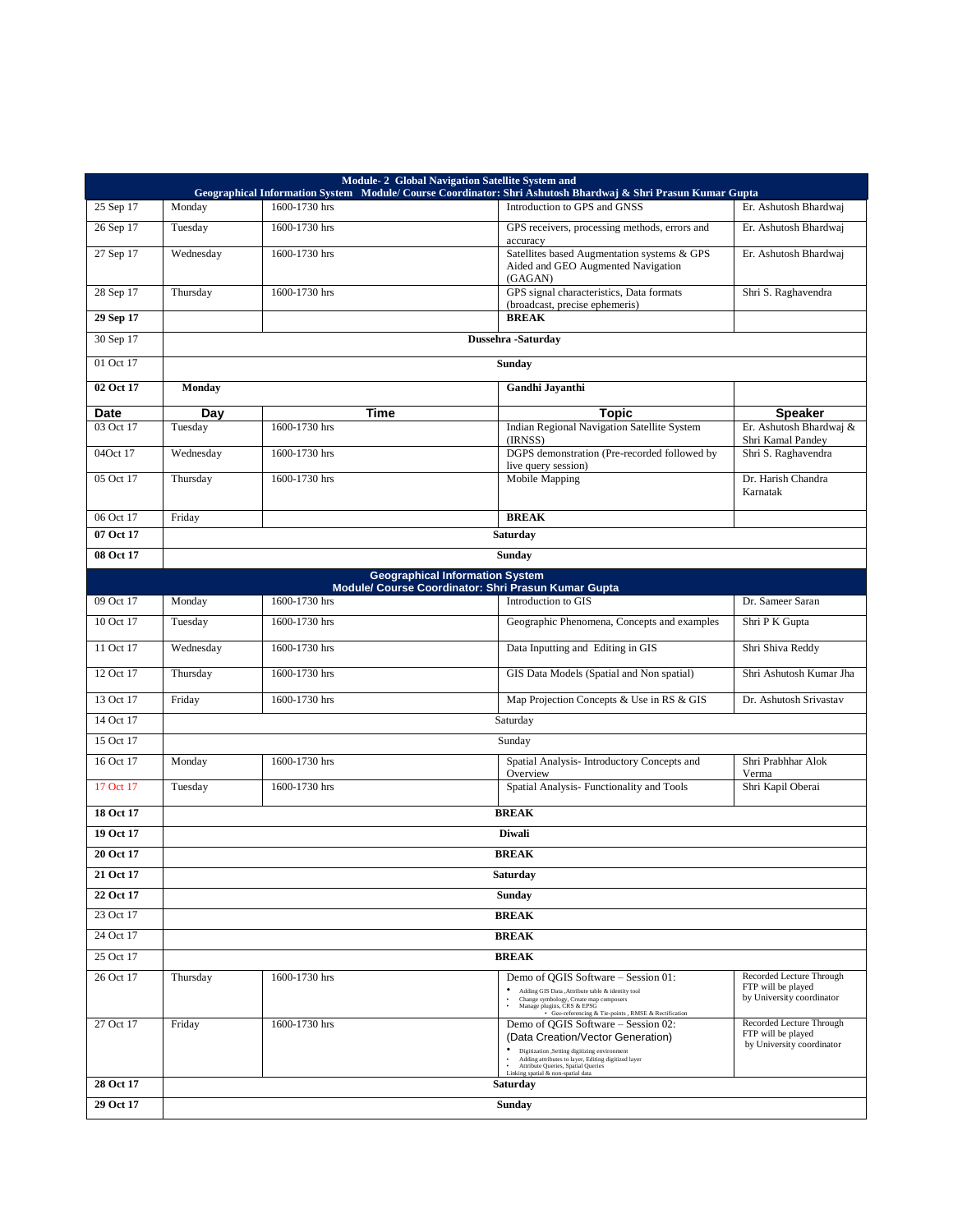| 30 Oct 17 | Monday                         | 1500-1545hrs          | Interactive Session of Demo of QGIS Software<br>$-$ Session 01 & Session 02                                    | Shri P K Gupta      |
|-----------|--------------------------------|-----------------------|----------------------------------------------------------------------------------------------------------------|---------------------|
|           |                                | 1600-1730 hrs         | Open Source S/w Technology & Tools                                                                             | Shri P K Gupta      |
| 31 Oct 17 | Tuesday                        | 1600-1730 hrs         | Data Quality &Policies OGC, NSDI & GSDI<br>initiatives. Discussion on Internet resources                       | Dr. Harish Karnatak |
| 01 Nov 17 | <b>BREAK</b>                   |                       |                                                                                                                |                     |
| 02 Nov 17 | Thursday                       | 1600-1730 hrs         | 3D GIS and Application including Trivim                                                                        | Shri Shiva Reddy    |
| 03 Nov 17 | Friday                         | 1600-1730 hrs         | Geo-Web Services: Technical Concepts and<br>Applications                                                       | Dr. Harish Karnatak |
| 04 Nov 17 | Saturday - Guru Nanak Birthday |                       |                                                                                                                |                     |
| 05 Nov 17 | Sunday                         |                       |                                                                                                                |                     |
| 06 Nov 17 | Monday                         | 1600-1730 hrs         | Uncertainty in GIS and Error Propagation                                                                       | Shri Hari Shankar   |
| 07 Nov 17 | Tuesday                        | 1600-1730 hrs         | <b>Customization in GIS</b>                                                                                    | Shri Kamal Pandey   |
| 08 Nov 17 | Wednesday                      | 1600-1730 hrs         | Recent Trends in Geoinformatics                                                                                | Dr. Sameer Saran    |
| 09 Nov 17 | Thursday                       | 1600-1730 hrs         | Panel Discussion of Module 2                                                                                   | Faculty of Module-2 |
| 10 Nov 17 | Friday                         | 9:30 Hrs to 17:00 Hrs | *Online Exam 26th Course - Global Navigation<br>Satellite System and Geographical Information<br><b>System</b> | <b>Edusat Team</b>  |

|                  |           |                       | <b>Module-3 RS &amp; GIS Applications</b><br>Module/ Course Coordinator: Dr. Arijit Roy                |                            |
|------------------|-----------|-----------------------|--------------------------------------------------------------------------------------------------------|----------------------------|
| Date             | Day       | <b>Time</b>           | <b>Topic</b>                                                                                           | <b>Speaker</b>             |
| 13 Nov 17        | Monday    | 1600-1730 hrs         | Space Technology $\&$ its applications in governance                                                   | Dr. S. K Srivastav         |
| 14 Nov 17        | Tuesday   | 1600-1730 hrs         | Remote Sensing and GIS Applications in Soil Resource Assessment                                        | Dr. Suresh Kumar           |
| 15 Nov 17        | Wednesday | 1600-1730 hrs         | Remote Sensing Applications in Agriculture- Crop Inventory & Yield<br>Forecasting                      | Dr. N.R. Patel             |
| 16 Nov 17        | Thursday  | 1600-1730 hrs         | RS & GIS Applications in Forestry and Ecology                                                          | Dr. Sarnam Singh           |
| 17 Nov 17        | Friday    | 1600-1730 hrs         | Engineering Geology with emphasis on landslide studies                                                 | Dr. Shovan Chattoraj       |
| <b>18 Nov 17</b> | Saturday  |                       |                                                                                                        |                            |
| 19 Nov 17        | Sunday    |                       |                                                                                                        |                            |
| 20 Nov 17        | Monday    | 1600-1730 hrs         | Geology and Geomorphology                                                                              | Dr. R.S. Chatterjee        |
| 21 Nov 17        | Tuesdav   | 1600-1730 hrs         | Space-enabled Products & Services for Disaster Management : Indian<br>Initiatives                      | Dr. P.K.C.Ray              |
| 22 Nov 17        | Wednesday | 1600-1730 hrs         | Geospatial Technology for climate change studies                                                       | Dr. Arijit Roy             |
| 23 Nov 17        | Thursday  | 1600-1730 hrs         | RS & GIS Applications to Water Resources Management                                                    | Dr. S.P Aggarwal           |
| 24 Nov 17        | Friday    | 1600-1730 hrs         | RS & GIS for Coastal Zone Management                                                                   | Dr. D. Mitra               |
| 25 Nov 17        | Saturday  |                       |                                                                                                        |                            |
| 26 Nov 17        | Sunday    |                       |                                                                                                        |                            |
| 27 Nov 17        | Monday    | 1600-1730 hrs         | Remote Sensing Application to Atmospheric & Marine Environment                                         | Dr. A.K Mishra             |
| 28 Nov 17        | Tuesday   | 1600-1730 hrs         | RS & GIS Application in Urban & Regional Planning                                                      | Dr. Pramod Kumar           |
| 29 Nov 17        | Wednesday | 1600-1730 hrs         | Geo-web Services and mobile GIS in governance                                                          | Dr. Harish Karnatak        |
| 30 Nov 17        | Thursday  | 1600-1730 hrs         | <b>Panel Discussion Module-3</b>                                                                       | <b>Faculty of Module-3</b> |
| 04 Dec 17        | Monday    | 9:30 Hrs to 17:00 Hrs | Online Examination 27 <sup>th</sup> Course                                                             | <b>Edusat Team</b>         |
| 08 Dec 17        | Friday    | 9:30 Hrs to 17:00 Hrs | *Online Examination of 23 <sup>rd</sup> Course Basic of RS, GIS & GNSS on<br>completion of Full course | <b>Edusat Team</b>         |